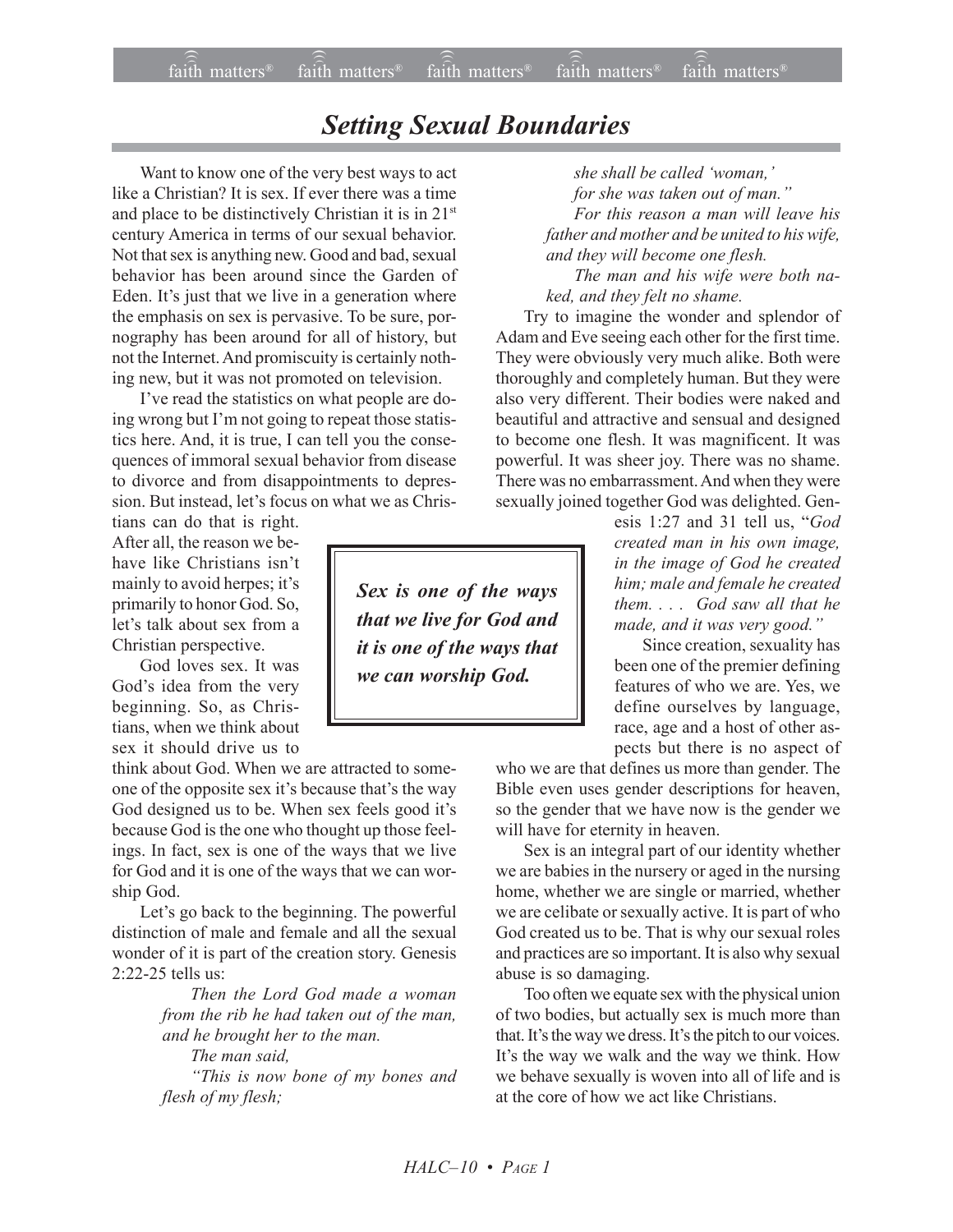## faith matters faith matters<sup>®</sup> faith matters<sup>®</sup> faith matters<sup>®</sup> faith matters<sup>®</sup>

It is because our sexuality is so very important that we as Christians dare not relegate it to a separate silo in our lives. Frankly, that is a problem. Some Christians insist that Jesus Christ is the Lord of their lives—except for sex. They believe, pray, tell the truth and seek to live for God in everything they do—except for sex. It is as if there is one room in their lives that has a locked door to keep God out. But, it doesn't work that way. Our sexuality and our Christianity are all wired together.

Because our God-given sexuality is so important and powerful God has given boundaries to protect us from its dangers. Of course, sexuality is not the only area of our lives that needs protecting. Life itself is powerful and is a God-given gift. So God has put boundaries against assault and murder. Property is protected with a boundary that forbids theft. Truth is protected with a boundary that forbids lying.

Some of the sexual boundaries are spelled out in great detail in the Bible. For example, in Leviticus 18:6-9:

> " 'No one is to approach any close relative to have sexual relations....

> " 'Do not dishonor your father by having sexual relations with your mother. She is your mother; do not have relations with her.

> " 'Do not have sexual relations with your father's wife; that would dishonor your father.

> " 'Do not have sexual relations with your sister, either your father's daughter or your mother's daughter, whether she was born in the same home or elsewhere.'"

The list goes on and the list is long. With a few exceptions the vast majority of modern Americans would agree to and live within these boundaries. In fact, much of the biblical list of prohibitions is codified into our criminal legal system.

The point here is that there are boundaries to sexual behavior. Almost everyone has boundaries. The question is who sets those boundaries; is it us or God? Christians believe that God created us and our sexuality, that he knows best, that sex was his idea from the very beginning. Therefore we trust him to set boundaries for our own good as well as for his honor

In 1 Corinthians 6:18-20 we are admonished to: Flee from sexual immorality. All other sins a man commits are outside his body, but he who sins sexually sins against his own body. Do you not know that your body is a temple of the Holy Spirit, who is in you, whom you have received from God? You are not your own; you were bought at a price. Therefore honor God with your body. 1 Thessalonians 4:3-5 tells us:

It is God's will that you should be sanctified: that you should avoid sexual immorality; that each of you should learn to control his own body in a way that is holy and honorable, not in passionate lust like the heathen, who do not know God.

We also read in Ephesians 5:3-4:

But among you there must not be even a hint of sexual immorality, or any kind of impurity, or of greed, because these are improper for God's holy people.

Now, if someone is not a Christian I suggest enjoying God's sexuality because it is very good. But I also suggest staying within God's sexual boundaries for your own good. Even if you are self-centered rather than God-centered, living within God's sexual design is smart and a good thing to do for your own health and happiness.

But for those of us who are Christians the approach is very different. If we have accepted Jesus Christ as Savior and declared our allegiance to Jesus as our Lord then our goal is to please him, not us. We choose to honor him and make him look good with all that we do. Even if it is hard, we choose to act like Christians in our sexual choices and behavior.

Acting like a Christian will depend on our situation. For someone who is single it means abstaining from sexual intimacy until marriage. It is choosing not to live together before marriage. It is not hooking up even when everyone else seems to be hooking up.

For those who are married it means remaining faithful even when attracted to someone else. It means giving yourself sexually to your husband or your wife, seeking that other person's joy and satisfaction more than your own satisfaction. It means that sex is an expression of intimacy rather than a path to intimacy.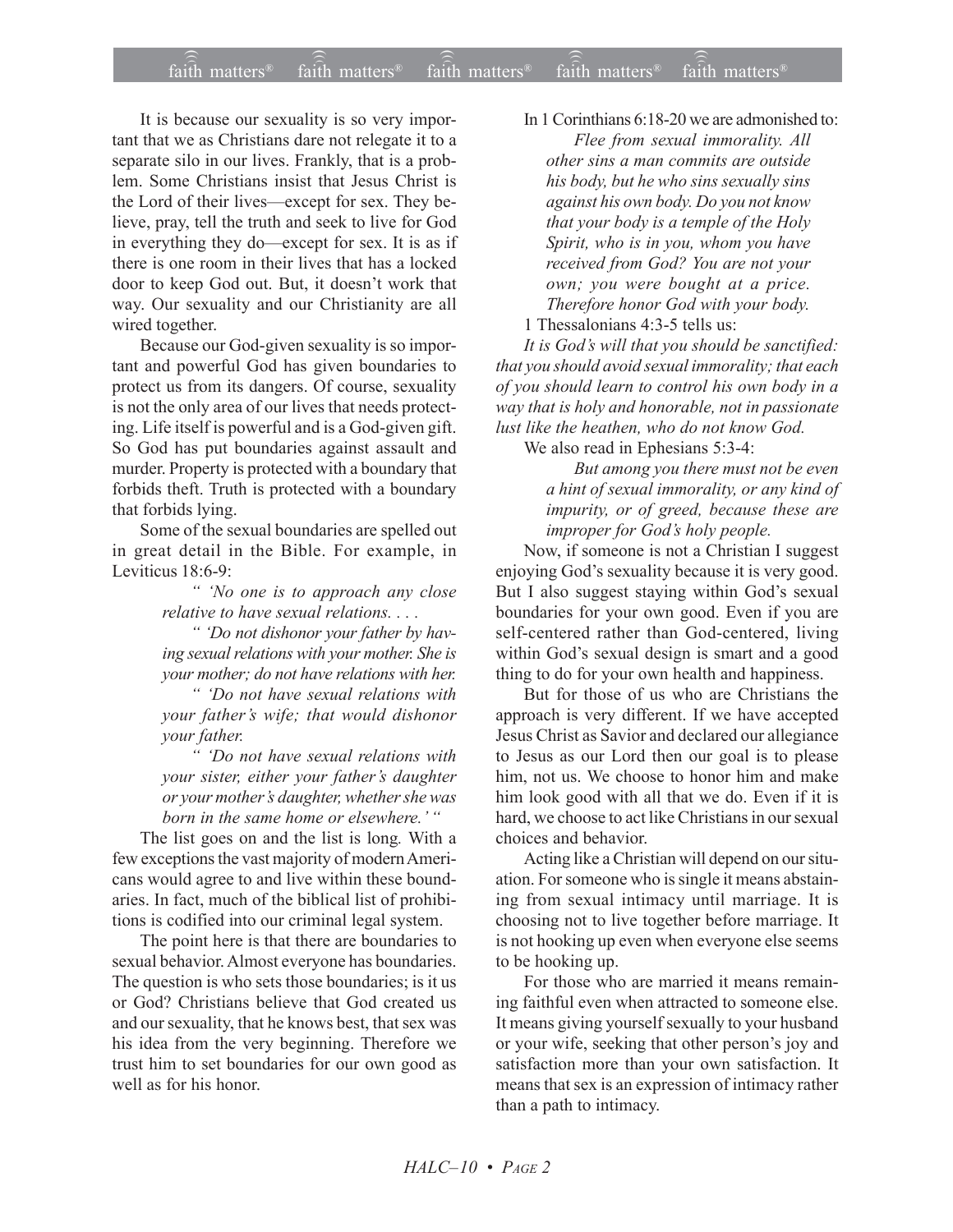For all of us, regardless of age or marital status, it means that we worship God with our bodies and with our sexual activities and that we consciously avoid immorality.

What happens when members of a sports team cross the line in terms of sexual behavior? It makes the whole team look bad. What happens when a politician behaves in a way that is grossly immoral? It makes the whole country look bad. And what happens when a Christian's behavior is sexually immoral? It makes Jesus Christ look bad. As Christians we want to make Jesus Christ look good!

There are hundreds of practical ways for us to act morally as Christians. Let me give you a half dozen to start the list.

Number one, be careful what you drink. Researchers report an overwhelming connection between alcohol consumption and immoral sexual activity. From teenagers losing their virginity to a casual friend to baby boomers committing adultery with a co-worker chances are very high that

alcohol or drugs are involved. If you want to act like a Christian in sex, be careful what you drink. Ephesians 5:15-18 says:

*Be very careful, then,* how you live-not as un*wise, but as wise, making the most of every opportunity, because the days*

*are evil. Therefore do not be foolish, but understand what the Lordís will is. Do not get drunk on wine, which leads to debauchery. Instead, be filled with the Spirit.*

Number two is to restrict pornography. Easy access to pornography has become a curse of our generation. Internet pornography has become the crack cocaine of sexual addiction. While there are many issues involved in all of this, pornography is essentially selfish. It lacks the intimacy with another person that sex is designed to be all about and makes sex all about self and self-satisfaction. For Christian men who are among the one-third of Americans who access Internet pornography and have become addicted—get help. Tell a friend. Talk to your wife. See a counselor. Join a support group. And, if you are not addicted but are at risk, buy a computer filter; put your computer in a public place at home; switch to an ISP service that restricts access. If need be, get rid of your computer. Restrict pornography.

Third on our list is to dress modestly. Think through the sexual implications of the clothes you wear and the makeup you put on. Certainly, be attractive. Celebrate your physical beauty. But don't be provocative. Don't intentionally attract sexual attention. Don't purposely trigger someone's lust. Don't take it as a compliment when someone says you are really hot or your outfit is sexy. If in doubt, go to a Christian of the opposite sex and ask that person what they think of what you wear. And, if in doubt, wear something else. 1Timothy 2:9-10 says that women should "dress modestly, with decency and pro*priety . . . with good deeds, appropriate for women* who profess to worship God.<sup>"</sup>

Number four is to set sexual limits in advance. Ask God to help you set sexual limits in advance—

*Sex is an expression of intimacy rather than a path to intimacy.*

before going to the prom, before the business trip to Las Vegas, before signing up for cable TV. And don't play the word games to rationalize immoral behavior. Saying that intimate sexual activities are not really sex is way beyond Christian sexual limits. The truth is that most of us

are not very good at deciding sexual boundaries in the heat of passion or in the face of temptation. So do it in advance. Decide what is right and write it down. Ask for God's help to stay within his limits in sexual behavior.

Number five is to keep speech moral. What we say is a window into our souls and an expression of our faith. Don't speak obscenities. Don't repeat immoral jokes. Don't turn God's good sex into crude immorality. Philippians 4:8 tells us:

*Whatever is true, whatever is noble, whatever is right, whatever is pure, whatever is lovely, whatever is admirable, if anything is excellent or* praiseworthy, that's what you should think about.

Number six is to start over. If your sexual behavior has been less than Christian, if you wanted to be a virgin on your wedding day and you're